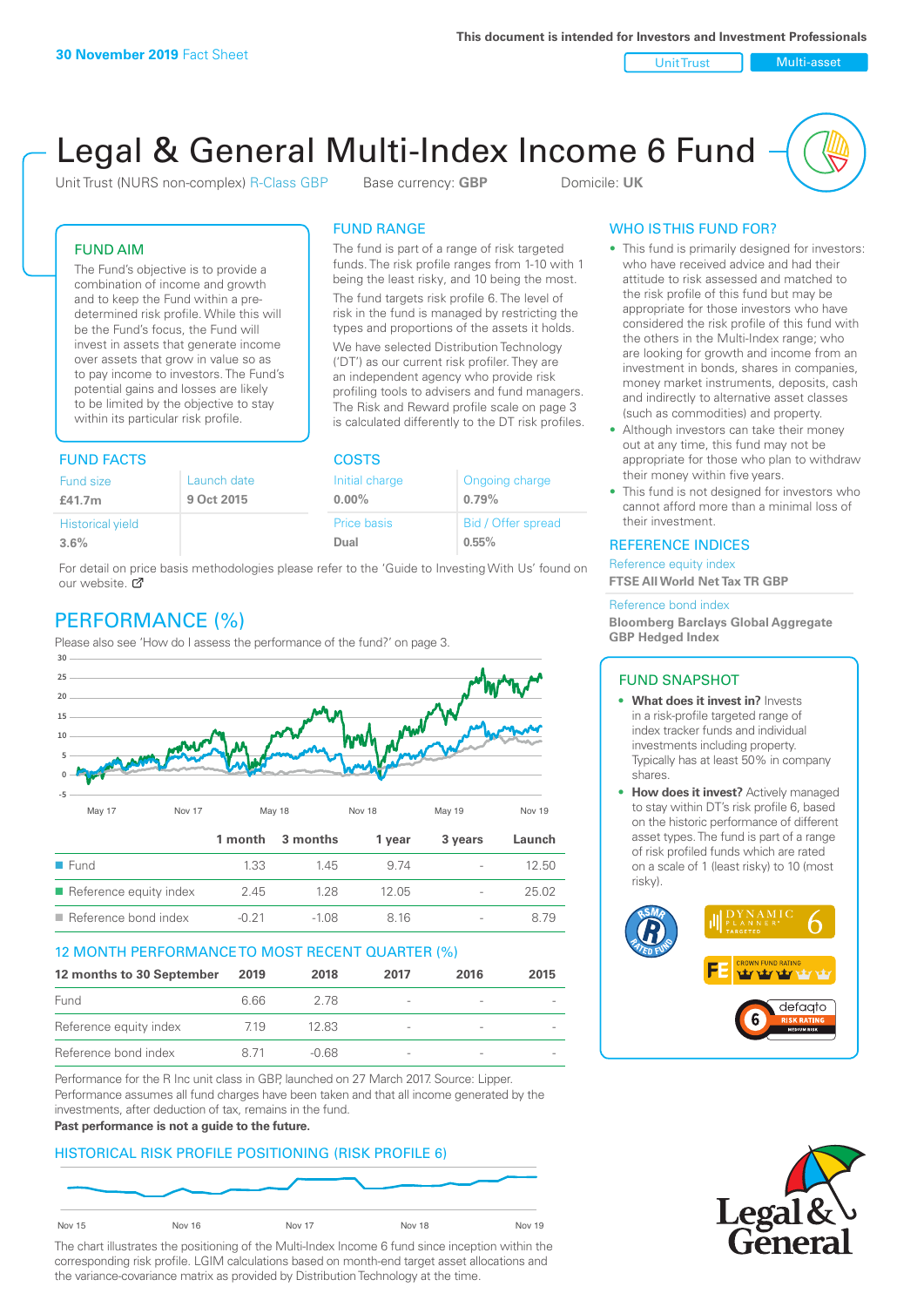# Legal & General Multi-Index Income 6 Fund

Unit Trust (NURS non-complex) R-Class GBP

# PORTFOLIO BREAKDOWN

All data source LGIM unless otherwise stated. Totals may not sum due to rounding.





## FUND MANAGERS

The fund managers have responsibility for managing the multi-index fund range. They are part of the Multi-Asset Funds (MAF) team in LGIM. This team focuses on designing and managing multi-asset funds that are tailored to match the specific objectives of various client types. The team sits within a wider Asset Allocation team which combines both depth of experience with a broad range of expertise from different fields, including fund management, investment consulting and risk management roles.

# TOP 10 HOLDINGS (%)

| <b>L&amp;G UK Index Trust</b>                                    | 12.4 |
|------------------------------------------------------------------|------|
| iShares UK Dividend UCITS ETF                                    | 10.2 |
| L&G Emerging Markets Government Bond (US\$) Index Fund           | 7.9  |
| L&G Emerging Markets Government Bond (Local Currency) Index Fund | 7.8  |
| L&G High Income Trust                                            | 6.2  |
| L&G US Index Trust                                               | 5.9  |
| L&G Global Emerging Markets Index Fund                           | 4.9  |
| L&G European Index Trust                                         | 4.8  |
| <b>L&amp;G Pacific Index Trust</b>                               | 4.7  |
| L&G Global Listed Infrastructure Index Fund                      | 4.1  |